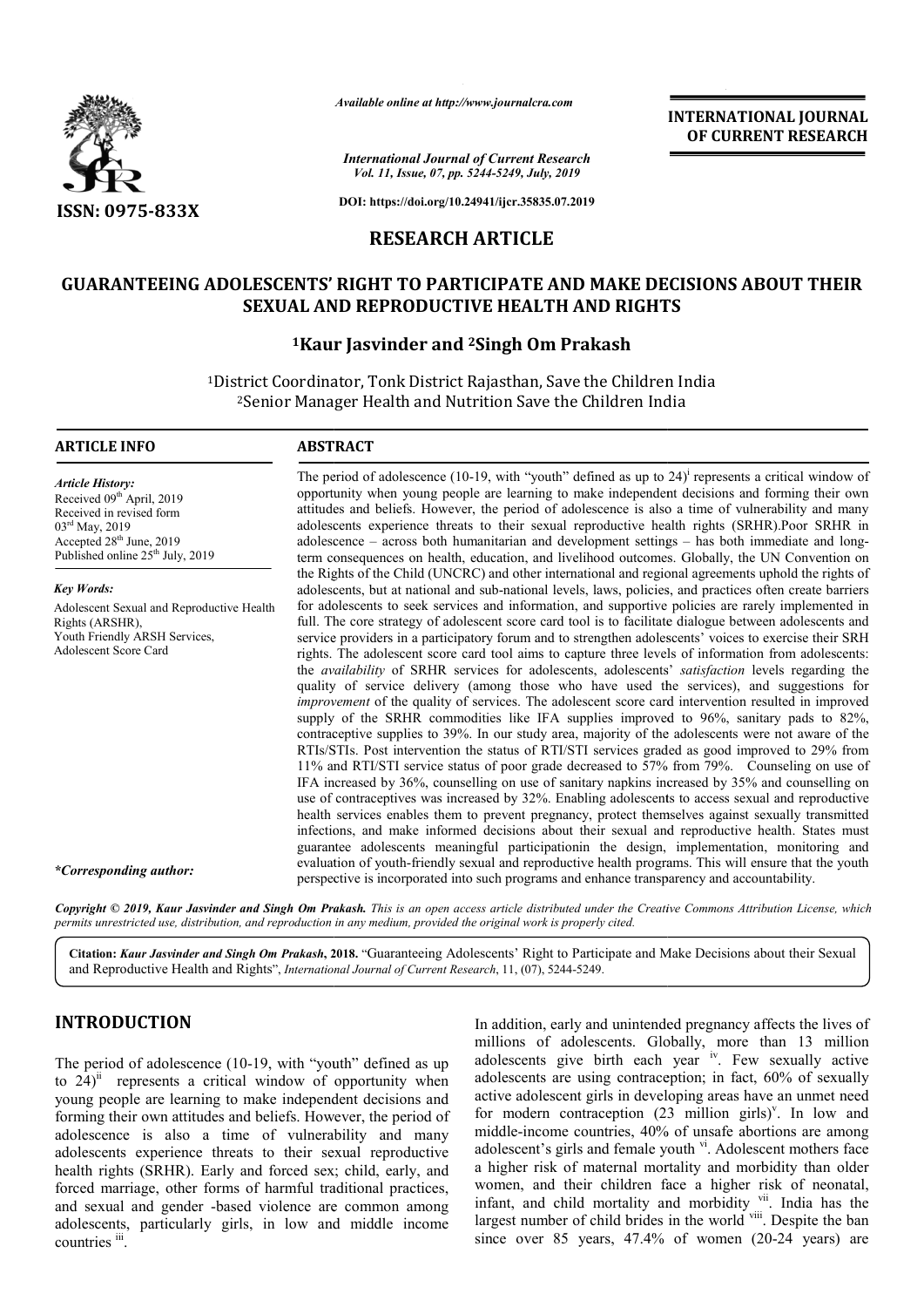married before the age of 18 years, and 18% before the age of 15 years ix. In 2011, of the 0.78 million children born to girls below 15 years of age, 56,000 had already died. Thus, there are thousands of girls who each year get married at a very child age, give birth to children as children themselves and also see their children die. A sizable proportion of adolescents are underweight. Poor nutrition among adolescent girls during pregnancy can contribute a higher risk for negative maternal and newborn outcomes, while early childbearing among adolescent girls can perpetuate the intergenerational cycle of malnutrition. There are over 355 million menstruating women and girls in India, but millions of women across the country still face significant barriers to a comfortable and dignified experience with menstrual hygiene management (MHM). A study found that 71% of girls in India report having no knowledge of menstruation before their first period. At menarche, study of UNICEF from eastern UP, report that 100 % of adolescents had no discussion on the process of menstruation pre-menarche, 86% of girls were not prepared for menarche, more than 60% felt scared during menarche and more than 90 % of adolescent girls missed their school for one or two days during menarche. Girls do not have consistent access to preferred, high-quality menstrual hygiene products. Almost 88% of women and girls in India use homemade alternatives, such as an old cloth, rags, hay, sand, or ash. Qualitative studies and an analysis of the product market indicate that premium commercial products are unaffordable or not consistently accessible for women and girls in low-income communities. 70% of women in India say their family cannot afford to buy sanitary pads. Women and girls lack access to appropriate sanitation facilities. There are 63 million adolescent girls living in homes without toilets. Despite national efforts to improve sanitation, women and girls lack appropriate facilities and community support to manage their menstruation privately and in a safe manner. And in 2012, 40% of all government schools lacked a functioning common toilet, and another 40% lacked a separate toilet for girls.

The poor health outcomes, as mentioned above, among adolescents are driven by a range of factors. Adolescents are particularly vulnerable due to age, gender, and socio-economic status. They lack the power and agency in their relationships, homes, communities, and societies to stand up for their own health and rights, and adolescent girls in particular are rarely the decision-makers about their own bodies and life trajectories. Adolescent sexuality is highly stigmatized, leaving adolescents without support systems to navigate this complex period of life. Menstruation is still a taboo in India and it is common for people across the society to feel uncomfortable about the subject. Adolescents also lack access to comprehensive information about their bodies, health, sexuality, and rights. Health services traditionally focus on young children and mothers, and when adolescents do seek health services they are often treated with disrespect and stigmatized. Poor SRHR in adolescence – across both humanitarian and development settings – has both immediate and long-term consequences on health, education, and livelihood outcomes that can perpetuate the intergenerational cycle of poverty. Globally, the UN Convention on the Rights of the Child (UNCRC) and other international and regional agreements uphold the rights of adolescents, but at national and sub-national levels, laws, policies, and practices often create barriers for adolescents to seek services and information, and supportive policies are rarely implemented in full.

The CRC recognizes that children who are discriminated against "are more vulnerable to abuse, other types of violence and exploitation," and their health and development are put at greater risk <sup>xi</sup>.

**The intervention:** Save the Children has been implementing Marriage No Child's Play (MNCP) project in India supported by Ministry of Foreign Affairs, the Netherlands, across 6 districts of 3 States (Rajasthan, Bihar and Odisha) in India targeting around 35000 adolescents (10-19 years) to reduce incidences of child marriages and improve SRHR services for adolescents. *'Young people are able to decide if and when to marry and pursue their SRHR in a supportive environment'* is the primary objective (goal) of the project. Through MNCP, Save the Children introduced Adolescent Score Card (ASC) a tool guaranteeing adolescents' right to participate and make decisions about their Sexual and Reproductive Health and Rights. The ASC tool guarantee adolescents meaningful participation <sup>xii</sup> in the design, implementation, monitoring and evaluation of youth-friendly sexual and reproductive health programs. This ensures that the youth perspective is incorporated into programs and enhance transparency and accountability. It takes special measures to ensure the meaningful representation of marginalized groups that may face additional barriers in access to sexual and reproductive health services. Giving decision-making power to young people and integrating them into all aspects of program development are vital components of ensuring meaningful participation.

The Adolescent Score Card (ASC) is a two-way and ongoing participatory tool for assessment, planning, monitoring and evaluation of services relevant to adolescents. The Adolescent Score Card brings together the demand side ("service user") and supply side ("service providers ANM, ASHA, AWW") of a particular service or program to analyze issues underlying service delivery and find a common way of addressing them. It is an interesting way to increase participation, accountability and transparency between service users, providers and decision makers. As a tool for participatory monitoring, it effectively facilitates adolescent empowerment. Contrary to what the name suggests, it is not just a scorecard but a process, with an emphasis on feedback and reform. It is flexible and adaptive, and there are many ways to implement this process. ASC serves as mechanism to strengthen the systems ensuring integration of adolescents within programs for decision making and improving the quality of SRHR services. The core strategy of this tool is to facilitate dialogue between adolescents and service providers in a participatory forum and to strengthen adolescents' voices to exercise their SRH rights. The Adolescent Score Card tool aims to capture three levels of information from adolescents: the *availability* of SRHR services for adolescents, adolescents' *satisfaction* levels regarding the quality of service delivery (among those who have used the services), and suggestions for *improvement* of the quality of services.

## **The Adolescent Score Card is a participatory mechanism that**

- Is conducted at micro/local level with the village as the primary unit of analysis
- Generates information through focus group interactions and enables maximal participation of adolescent girls and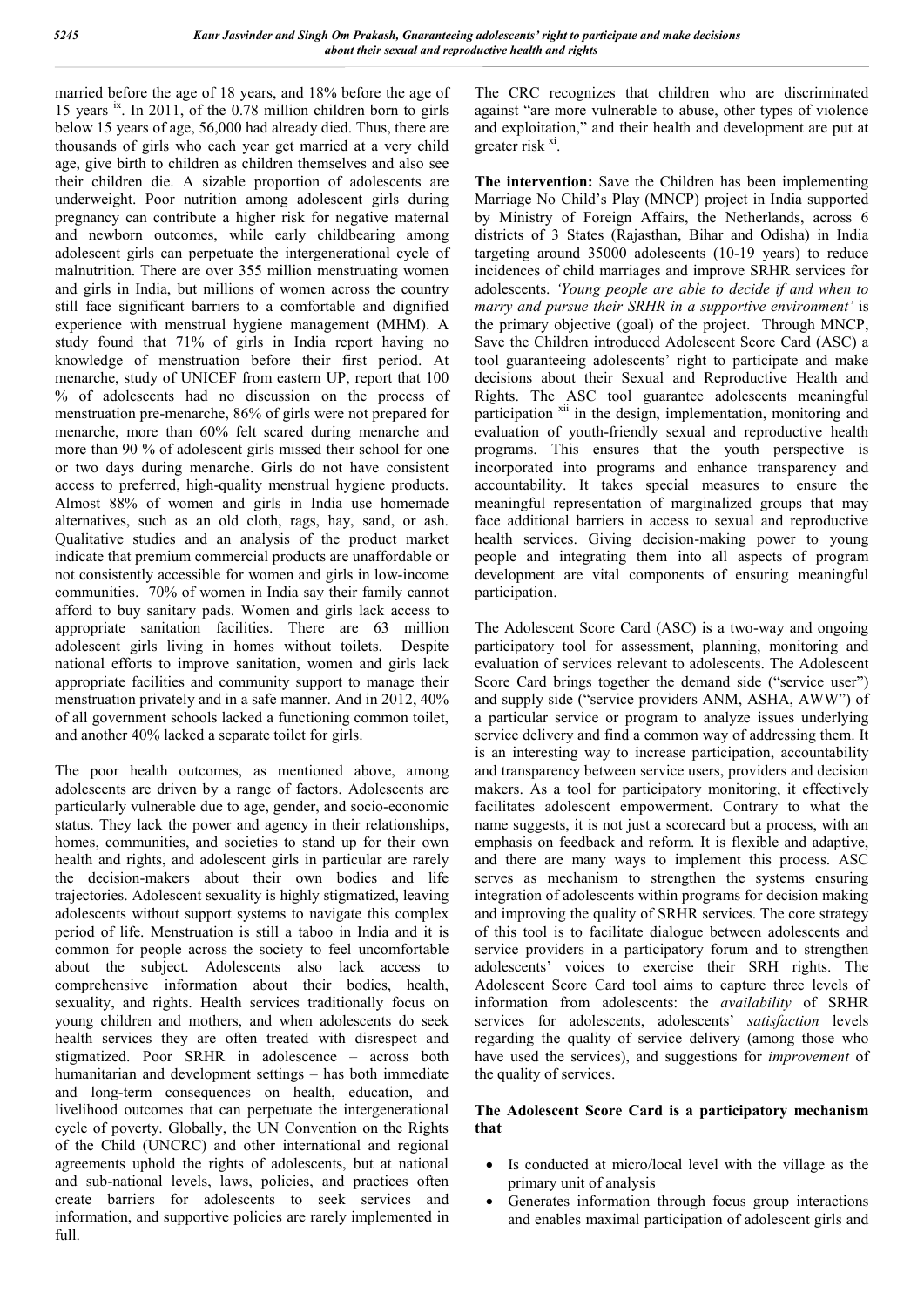boys in age-segregated groups of 10-14 year olds and 15- 19 year olds.

- Provides immediate feedback to service providers and emphasizes immediate response and joint decisionmaking
- Allows for mutual dialogue between users and providers followed by a joint monitoring process
- Strengthens the voice of adolescents by fostering ownership of relevant services
- Enables peer/ discussion leaders to use the information generated to advocate for quality SRHR services on a continuous basis

**Development of tool:** Adolescent Score Card Tool was developed by the project team on the services offered by health department for adolescent sexual reproductive health rights. The main services like Body Mass Index (BMI) screening, Hemoglobin test, anemia treatment, menstruation hygiene management, RTI/STI management and counseling, contraceptive services offered by health department formed the basis of framing the indicators for the score card. The draft score card tool was pre-tested in the field and necessary changes were made in finalizing the adolescent score card tool. For uniform understanding of the tool across the intervention group, three color coded criteria namely Good (Green), Average (Yellow) and Poor (Red) were assigned for grading of services.

To detect anaemia among adolescents, status of haemoglobin (Hb) among adolescents is basic parameter. Through adolescent score card process the adolescent girls grading of haemoglobin test by ANMs improved by thirty six percent points, wherein now half of the adolescents are satisfied with haemoglobin test in comparison wherein only one in five were tested in pre intervention phase. The grading of poor decreased to twenty five percent by adolescent girls in comparison to seventy one percent graded as poor in pre intervention. Reproductive Tract Infctions (RTI) is one of the most common problem among adolescent. Aadolescent were sensitized on adolescents sexual reproductive health rights (SRHR) and were made aware about RTI, as a result adolescent acceptance for RTI test had increased 18% from last year, which show a improvement. Health worker were strengthen on various SRHR issues like identification of RTIs/STIs, treatment, management and counseling in RTIs / STIs, which resulted in improvement of services provided by Health worker. Anaemia treatment and management among adolescent girls is a daunting task where in more than half of the adolescent girls are anaemic. Half of the adolescent girls categorised anaemia treatment as poor in their area due to unavailability of regular supplies, poor counselling skills by health workers and un ware on the treatment of anaemia. Post intervention, the poor grading stands at 11 percent and the good grading has been done by three fourth of the adolescent girls. The regular interaction with the health workers and the efforts of health

## **Table 1. Color coded criteria's for assessment of services**

| Good    | 75% and more respondents are satisfied with the indicator progress     |
|---------|------------------------------------------------------------------------|
| Average | 50% to 75% of respondents are satisfied with the indicator progress    |
| Poor    | Less than 50% of respondents are satisfied with the indicator progress |

**Training of facilitators**: One-day training of project staff and DLs was conducted on developing their understanding on score card and how the data can be filled effectively. Front line Health workers were also sensitized on the tool to assure joint responsibility and accountability.

**Time period:** August- September 2017 & 2018 (once in a year).

**Number of adolescent girls:** Total 1733 girls participated in the process (1500 unmarried and 233 married adolescents participated)

## **RESULTS**

Body Mass Index (BMI) screening is one of the anthropometric measurement to assess the growth status of adolescents. In pre intervention seventy one percent of adolescent girls graded BMI screening as poor, fourteen percent graded as good and equally graded as average conducted by health workers. Through the process of ASC gaps were identified and it was realised that the main reason for poor grading was lack of awareness about importance of BMI and poor skills of Health workers in conducting BMI. The ASC process of participatory discussion on the gaps, action with accountability and timeline for overcoming the gaps and continuous follow up, resulted adolescents in grading the BMI screening as good by fifty seven percent improving from 14 percent, the poor grading decreased to twenty one percent.

workers in improving quality of services has increased resulting in improvement of anaemia treatment. Menstrual hygiene management among adolescents in the country needs special focus as more than 70 percent of girls have no knowledge on menstruation before their first period. Almost 80 percent of the girls use homemade alternatives and more than 70 percent of women cannot afford to buy in sanitary pads from the market. Even though government have schemes to provide sanitary pads free of cost to the adolescents, in spite of this pre intervention 68 percent of adolescents graded treatment of menstrual related problems as poor and hardly 18 percent graded as good. The main reason cited by the adolescents were non-availability of sanitary pads, unawareness on government schemes of sanitary pads, poor counselling skills of health workers and hesitation of adolescent girls approaching health workers for treatment. Post intervention, working on the gaps identified, the good grade improved to 61 percent and poor grade decreased to 29 percent. Hardly 10 percent of adolescent girls graded pregnancy test services as good in their area due to unavailability of pregnancy kits and unawareness on services of pregnancy test. Post intervention more than half of the girls (54%) graded it as good owing to increased interaction and counselling skills of health workers. To ensure high standard of care for patients, availability of supplies is the major component of health system. Through adolescent score card process it came across that availability of IFA had improved 11%, availability of Sanitary Napkins had also increased 36% within one year.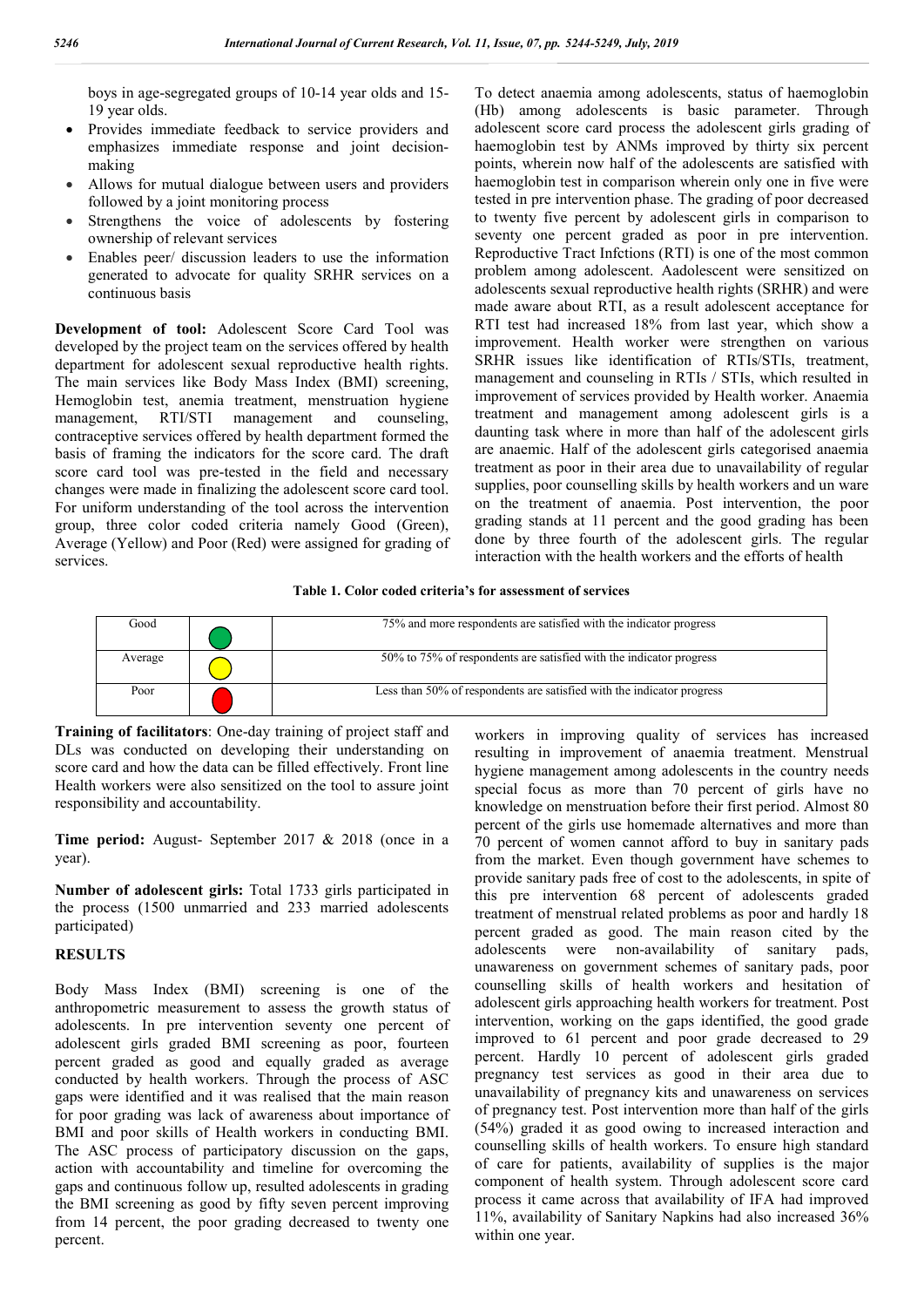Contraceptives availability had shown significant improvement from 4% to 39% which depicts that understanding on usage of contraceptives had also increased with one year among married and unmarried adolescents. Acceptance and understanding of pregnancy test amount adolescents had also substantially increased from pre to post intervention. The major reason of lack of availability of SRHR commodities for adolescents was as per service providers SRHR commodities were for adults not for adolescents but after series of interaction with service providers, they were able to understand importance of SRHR commodities for adult as well as adolescents. Training of health service providers on SRHR and supply chain management had played an important role in developing understanding and acceptance of availability of SRHR commodities not only for adults and married couples but also for adolescents. Counselling played vital role to improve health seeking behaviour of community. Through counselling of service providers use of IFA, sanitary napkins and contraceptives had increased after intervention. As compared from pre intervention use of IFA had increased 36%, use of sanitary napkins had increased 35% and use of contraceptives was increased 32% in post intervention. The major challenge was to make girls, adult and even front line health workers feel comfortable to talk on SRHR issues. The training of FHWs helped in breaking the hesitation among the service providers to speak on SRHR issues and able to provide youth friendly counseling service to adolescents. Also trainings and sensitization through different tools helped break the silence of adolescents as well.

# **DISCUSSION**

Adolescents have diverse sexual and reproductive health problems. As per NFHS–3 data, 2.7% boys and 8 % girls reported sexual debut before the age of 15 and most of the sexual activity happens in the context of marriage, this leads to early pregnancy due to social pressure. Even though contraceptive awareness is 94% among girls aged 15–19, only 23% of the married and 18% of the sexually active unmarried girls in this group, used a contraceptive once at least <sup>xiii</sup>. In our study area, pre intervention phase hardly 4% of the adolescent girls were satisfied with the supplies of the contraceptives in the area. Post intervention, increased interaction and planning with frontline health workers, resulted in improved supplies to 39%. Currently, one in four adolescent girls aged 15-19 have an unmet need for contraception xiv meaning that they are sexually active or considering becoming sexually active but do not have modern methods of pregnancy prevention. The programmatic inability of empowering adolescents to prevent pregnancy results in over 7 million girls under the age of 18 giving birth each year, and nearly one-fifth of girls in the developing world becoming pregnant before the age of 18.

Unintended pregnancy and childbearing can profoundly alter adolescents' lives, undermining their educational attainment, economic opportunities, and ability to participate in public and political life. These affects are worsened for girl children having greater sexual and reproductive health needs due to their reproductive capacities, are open to face greater barriers in accessing sexual and reproductive health services, and struggle with gender roles and stereotypes surrounding childrearing. For many girls, bearing a child signifies the end of their formal education, either due to formal expulsion by the school as a sanction for becoming pregnant xvi, or as a result of their childrearing obligations or need to work in order to

support the child. Empowering adolescent girls on pregnancy delays is a key element of realizing their right to education enabling them to have greater economic opportunities, social empowerment and financial independence <sup>xvii</sup>. Pregnant adolescents are at risk of inadequate access to quality maternal health care. As a result, 70,000 girls die each year as a result of complications during pregnancy or childbirth xvii, making it the leading cause of death for girls aged 15-19 in developing countries <sup>xix</sup>. Furthermore, 3.2 million minors in developing countries undergo clandestine, unsafe abortions each year xx, placing their lives and health in jeopardy. In communities and populations with high rates of child marriage, girls – including young girls – who become married have significant pressure to become pregnant immediately resulting in early pregnancies. From the studies done in the past, it is evident that adolescent have no proper knowledge regarding STIs and an educational intervention shows significant improvement in the knowledge level of the participant. In our study area, majority of the adolescents were not aware of the RTIs/STIs. Post intervention the status of RTI/STI services graded as good improved to 29% from 11% and RTI/STI service status of poor grade decreased to 57% from 79%. The main reasons cited from adolescents were that for service providers SRHR supplies were for adults only and they felt that these services are not meant for them, fear of medical procedures and contraceptive methods, concern over lack of privacy and confidentiality, fear of shame and fear from parents and society on their hostile reaction. Where adolescents do not understand their sexual and reproductive health needs, they are unable to take measures to prevent unwanted pregnancy or sexually transmitted infections or disease. Comprehensive sexuality education is critical for informing adolescents about sexual and reproductive health services, their right to access such services and the right to make decisions about their sexuality and reproduction free from violence, pressure or coercion.

The stigma surrounding adolescent sexuality can prevent adolescents from seeking information about their sexual and reproductive health, discussing their sexual and reproductive health needs, and accessing sexual and reproductive health services xxi. Many adolescents lack an independent source of income and due to the sensitive nature of sexual and reproductive health services may be unable to ask their parents for financial support. Many of the working adolescents are expected to handover their earnings to their parents. Many of adolescent girls forego sexual and reproductive health services where they feel that their confidentiality will not be maintained xxii. Most of the adolescent's decisions get influenced by their perception of the treatment and the care that they receive about accessing sexual and reproductive health services. Where they are mistreated by health care providers, such as when they are chastised or shamed for being sexually active, it may also deter them from seeking health services in the future xxiii. Many of the recent studies across regions demonstrate that healthcare providers may limit adolescents access to sexual and reproductive health services or may demand parental authorization even where laws and policies guarantee adolescents the right to independently access sexual and reproductive health services xxiv. With so many programme available, the services have not reached the target group adequately because of limited resources, unawareness by target groups on the schemes and programs, adolescents not empowered to seek their SRHR services, societal and cultural norms prevailing in the society. There is no direct access, space for privacy and ideal timing (restrictions in days and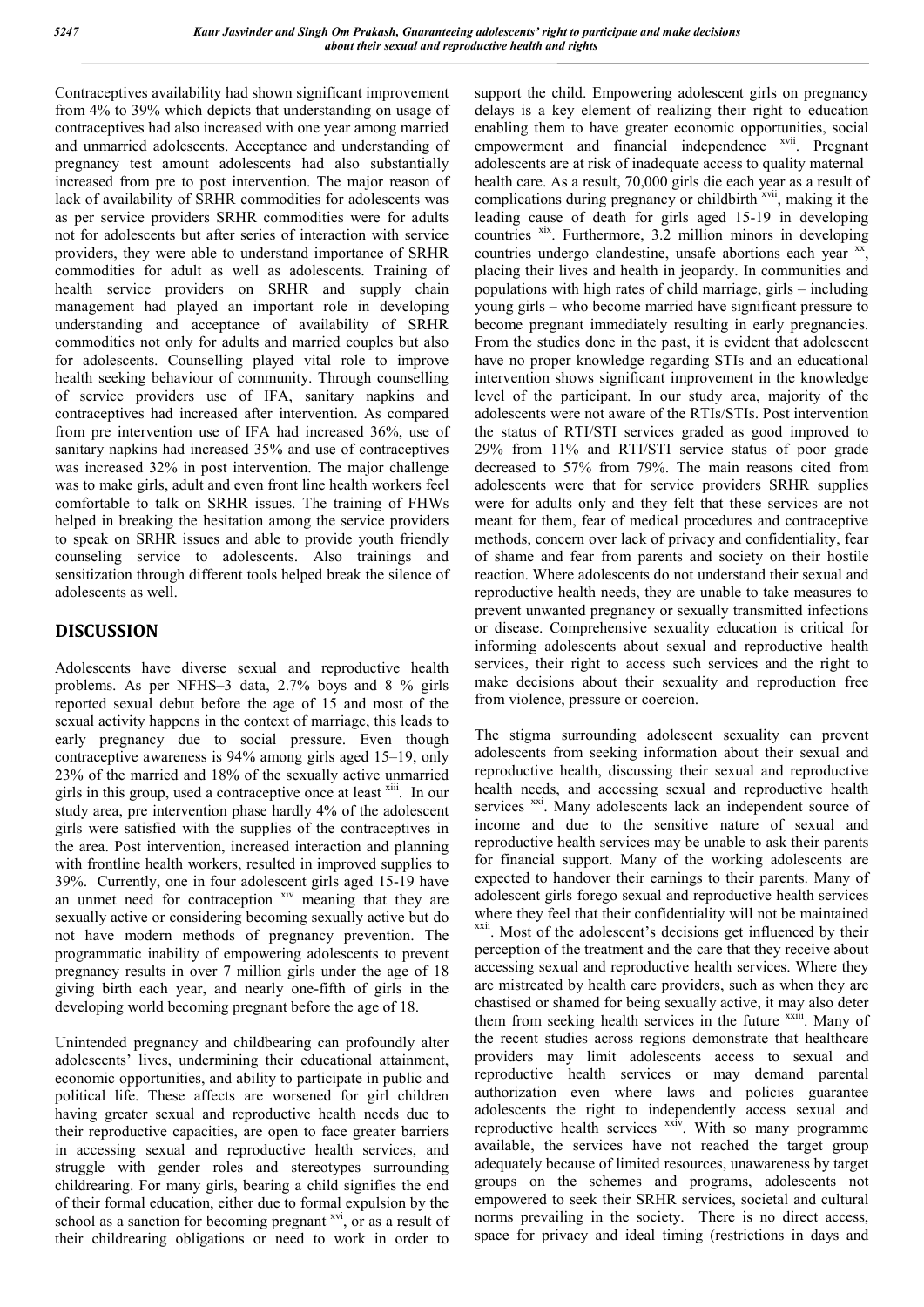time) for the adolescents. Service providers are not given proper sensitization and training. For the health care providers it is usually an extra burden because no man power has been allotted separately for adolescent health services. Though Adolescent Friendly Health Services (AFHS) based adolescent clinics are said to address all the health needs of adolescents, the delivery of services mainly targets reproductive and sexual health and all other issues are not adequately focused. Even with this great focus on ARSH, NFHS data shows no significant decrease in adolescent pregnancy. In fact there is an increasing trend in first pregnancy in adolescent and the birthrate in the age group 15 to 19 year is still 31.5 per thousand adolescent girls, which is high for the efforts and inputs given by the health system xxv. In our study area, the results reveal that only half of the adolescent girls graded the status of pregnancy test as good in comparison to one in ten adolescents in pre-intervention. The main reason cited were unawareness on the pregnancy test services and unavailability of pregnancy kits in their area with the health workers. The anemia treatment status in pre intervention was graded as good only by 39% of adolescent girls which improved to 75% on post intervention. The adolescent score card intervention resulted in improved supply of the SRHR commodities like IFA supplies improved to 96%, sanitary pads to 82%, contraceptive supplies to 39%. This has been possible due to two way and ongoing participatory planning, monitoring of services by adolescents. The demand side (adolescents) and the supply side (service providers ANM, ASHA) were brought together on one platform to analyze the issues underlying service delivery and find a common way of addressing them. It demonstrates an interesting way to increase participation, accountability and transparency between service users, providers and decision makers. The whole process serves as mechanism to strengthen the systems ensuring integration of adolescents within programs for decision making and improving the quality of SRHR services.

Guaranteeing the right to autonomously make decisions about sexual and reproductive health to all adolescents is a critical step towards realizing the right to life, survival and development. Convention of the Right Of Child Treaty monitoring bodies have expressed concern about adolescents' lack of access to sexual and reproductive health services and the impact that this has on their lives and development, including by requesting states to ensure adequate access to sexual and reproductive health services in order to reduce adolescent pregnancy and maternal mortality xxvi. Enabling adolescents to access sexual and reproductive health services enables them to prevent pregnancy, protect themselves against sexually transmitted infections, and make informed decisions about their sexual and reproductive health xxvii. Adolescents who are unable to autonomously access sexual and reproductive health services, may be forced to unsafe methods to try to prevent pregnancy or to terminate an unwanted pregnancy, posing serious threats to their lives xxviii. Enabling all adolescents the right to make autonomous decisions about their sexual and reproductive health and rights is a critical component of the right to equality and nondiscrimination, due to the disproportionate impact this has on girls. In decisions about sexual and reproductive health, the right to be heard is of paramount importance. In relation to the decisions about abortion, the CRC has gone further than just calling for an adolescent's right to voice her opinion, indicating that pregnant adolescents' views should always be respected  $\frac{xx}{xx}$ . Healthcare workers often play a critical role in enabling adolescents to

access sexual and reproductive health services, but proper training is essential to ensure they fulfill – and do not undermine – adolescents' rights. States to ensure that health workers do not discriminate against adolescents, including on the basis of age, sex, or social status, among others; are respectful of adolescents, meaning that they be nonjudgmental, friendly and considerate of their needs, and do not criticize them; administer adolescent-friendly sexual and reproductive health services, including on client privacy, confidentiality and respecting minors' needs; provide scientifically-accurate and comprehensive information on adolescents' sexual and reproductive health and rights, including on the full range of reproductive health options; and communicate effectively with adolescents to ensure they understand their sexual and reproductive health needs.

Even though having increased attention to this issue over the past decade or so, significant gaps remain in adolescents' knowledge about their sexual and reproductive health and rights and ability to access essential sexual and reproductive health services. Notably, the Committee on the Rights of the Child and the Special Rapporteur on the Right to Health have strongly affirmed the importance of adolescents' sexual and reproductive rights, urging states to take a host of specific measures to ensure the full exercise of these rights. Adolescents have a fundamental human right to participate in matters that affect their lives. Governments at the United Nations have made a series of commitments {ICPD-1994, ICPD+5 – 1999, Beijing+5 - 2000, CPD – 2012, CRC General Comment No. 4 (2003) para 13, CESCR General Comment No. 14 (2000) para 23} to realize young people's right to participation and decision making including in sexual and reproductive health policies and programs xxx. Enabling adolescents to access sexual and reproductive health services enables them to prevent pregnancy, protect themselves against sexually transmitted infections, and make informed decisions about their sexual and reproductive health xxxi.

In accordance with international human rights norms, sexual and reproductive health services for adolescents should be youth-friendly meaning that they are designed to meet the unique needs of adolescents and resolve the barriers they face in accessing health services. Youth-friendly services should also guarantee adolescents confidentiality throughout the full spectrum of their health care, from when the adolescents arrives at the clinic through follow-up care, such as by having designated times and spaces specifically for adolescents, in order to reduce the likelihood of running into a known adult; providing privacy when adolescents explain why they are seeking care; guaranteeing confidentiality during their actual visit with the provider; storing health records in a secure, safe place; and ensuring patients that their medical information and history will not be improperly disclosed.

## **Conclusion**

States must guarantee adolescents meaningful participation in the design, implementation, monitoring and evaluation of youth-friendly sexual and reproductive health programs to ensure that the youth perspective is incorporated into such programs and enhance transparency and accountability. States should take special measures to ensure the meaningful representation of marginalized groups that may face additional barriers in access to sexual and reproductive health services. Adolescents must further have knowledge about their rights